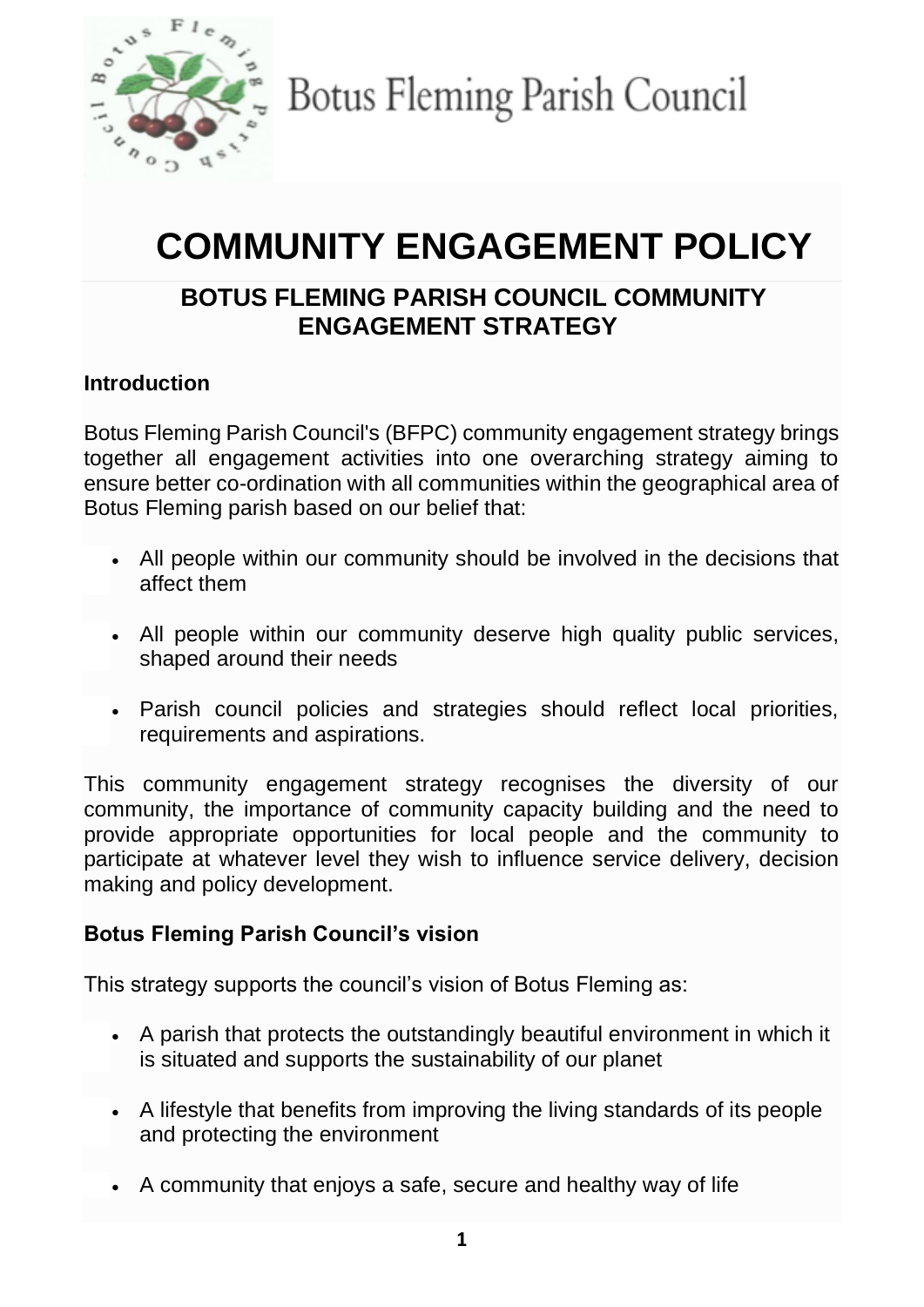- A caring community that provides for all its age groups
- A community that takes every opportunity to help itself

It provides a focus for all engagement activities, policies and processes to align with the council's objectives to create an improved quality of life by working with people and partners, devolving decision-making and empowering individuals and communities to contribute and influence services.

## **What is the overall aim of the Community Engagement Strategy?**

This Community Engagement Strategy aims to support strong, active and inclusive communities, who are informed and involved in decision-making and enable us to improve public services to enhance quality of life across Botus Fleming Parish. By this we mean:

- Strong communities, who can form and sustain their own organisations, bringing people together to deal with their common concerns
- Active communities, where people are supported to improve quality of life in their own communities
- Inclusive communities, where all sections of the community feel they have opportunities to be involved in decision-making and influence public services.

#### **What are our objectives?**

The objectives below identify how we can contribute to the BFPC's vision and ensure that the Community Engagement Strategy delivers an effective and coordinated approach to community engagement for the benefit of all people and the diverse communities of the Parish of Botus Fleming. We will:

- Strengthen, develop and sustain opportunities for local people and groups to influence what happens in their communities
- Provide opportunities for communities to shape and influence the development and delivery of quality services and policies that reflect local needs and priorities
- Manage and coordinate engagement activities to ensure consistency, quality and partner participation and avoid duplication
- Ensure that community engagement activities provide opportunities for participation for all sections of the community, particularly people and groups that are often missed out of community engagement activities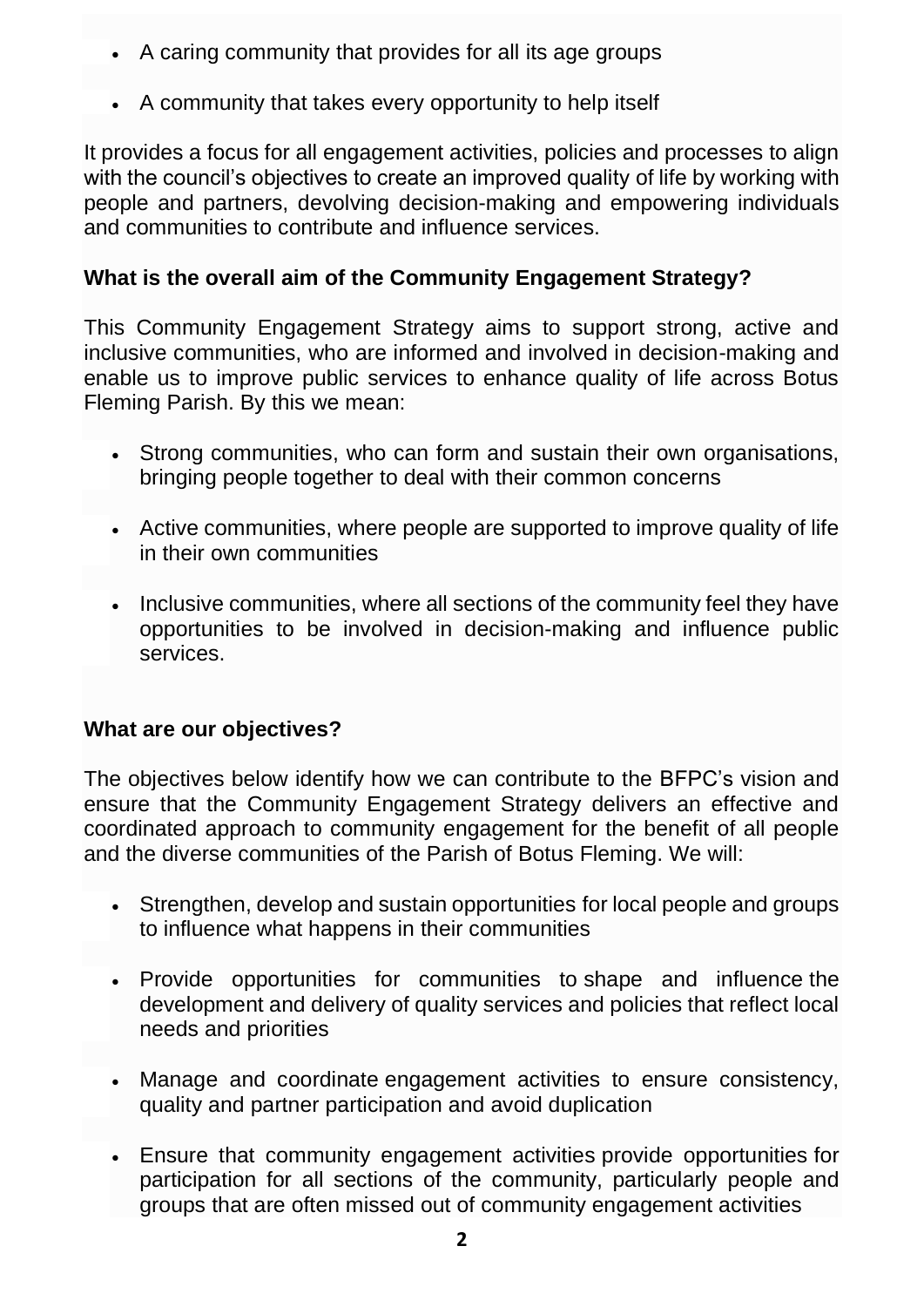- Listen to communities and ensure feedback to participants about the outcomes of consultation and engagement
- Provide variety and flexibility and choice in community engagement activities
- Listen and learn from our own and others' experience and share community engagement skills and knowledge of putting the citizen at the heart of decision-making.

#### **How will we achieve the objectives?**

Detailed consideration will be given to all projects, proposals and policies to ensure we achieve our objectives set out above. Such decisions will be continually monitored and reviewed to ensure they are flexible and evolve to respond to the changing needs of our communities and community engagement activities.

#### **Our priorities include:**

- Improving coordination and governance of community engagement activities, by the development of protocols, toolkits and frameworks that reach out and involve the community as a whole
- The new Neighbourhood Development Plan (NDP) team organising a committee, The Big Event Organising Committee and the Community Action Team are all examples of informed individuals coming forward to support initiatives run by BFPC
- We will produce a newsletter on as a regular basis as resources allow, and when there are sufficient events/news items to justify the costs. It will be delivered to all addresses within the parish and lodged on the BFPC website (https://www.botusfleming.org.uk/)
- The BFPC Facebook group page will be maintained and used to disseminate information on the Parish Council's activities. The Facebook group is purely informative and due to resources is not designed to be an interactive group
- To continue to provide a regular surgery to make councillors more accessible and inclusive. The surgery takes place at 7pm prior to each BFPC meeting at St Mary's Church Hall, Botus Fleming
- Developing measures to harness the views and opinions of people and groups who are often missed out of community engagement activities.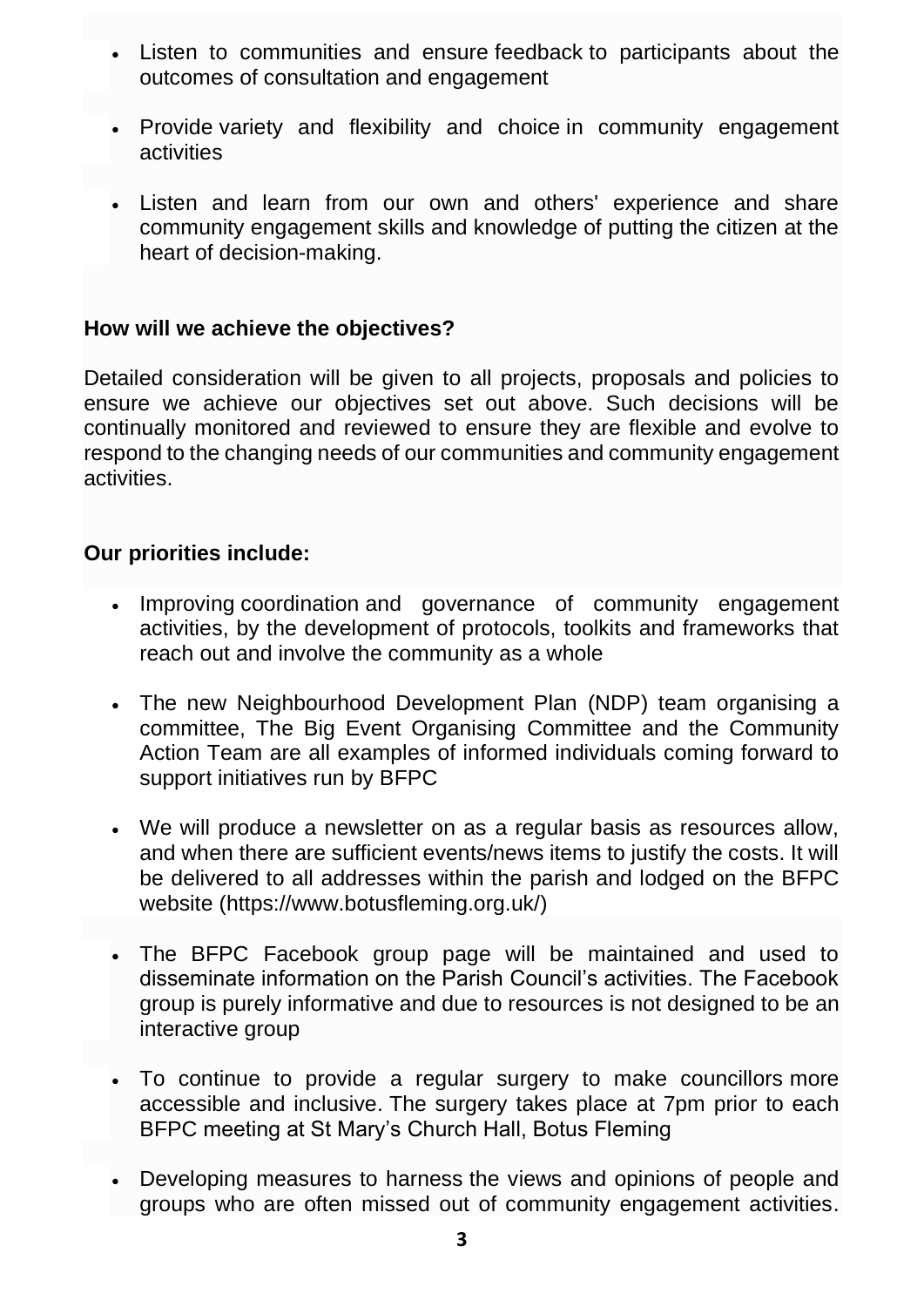The minutes of each BFPC meeting and the Annual Parish Meeting are available on the BFPC website (https://www.botusfleming.org.uk/) and also on the notice boards in Hatt and Botus Fleming

- Improve coordination with partners in engagement activities
- Raise awareness of volunteering opportunities in the parish
- Participating in local networks to share knowledge and experience of community engagement activities in other areas
- Rolling out our community engagement strategy through councillors and others involved in community engagement activities.

#### **Who is this strategy for?**

We recognise that BFPC alone cannot achieve the ambitions in this strategy.

Everyone has a part to play in making this Community Engagement Strategy work, particularly:

- All residents and those who visit this area
- Elected members, who play a key role in delivering the aims in this strategy
- Parish clerk and any staff or volunteers everyone is involved in community engagement activity in various forms
- Community and voluntary sector organisations, who provide local services, work directly with local groups and organisations and with members of usually excluded groups and represent the views of their sectors
- Partners, by working with other organisations and partnerships to make sure that services across the parish complement each other.

BFPC seeks to work with other organisations, such as the police, local authorities, health service, and all groups outside and within the parish together with individuals from the community, voluntary and private sectors to make sure that engagement activities influence the future direction of the Parish.

We also know that we need to work with our local communities to encourage effective community engagement and ensure that processes are flexible and can be tailored to different groups and individuals in different areas of the Parish. We understand that sometimes people are reluctant to get involved and we will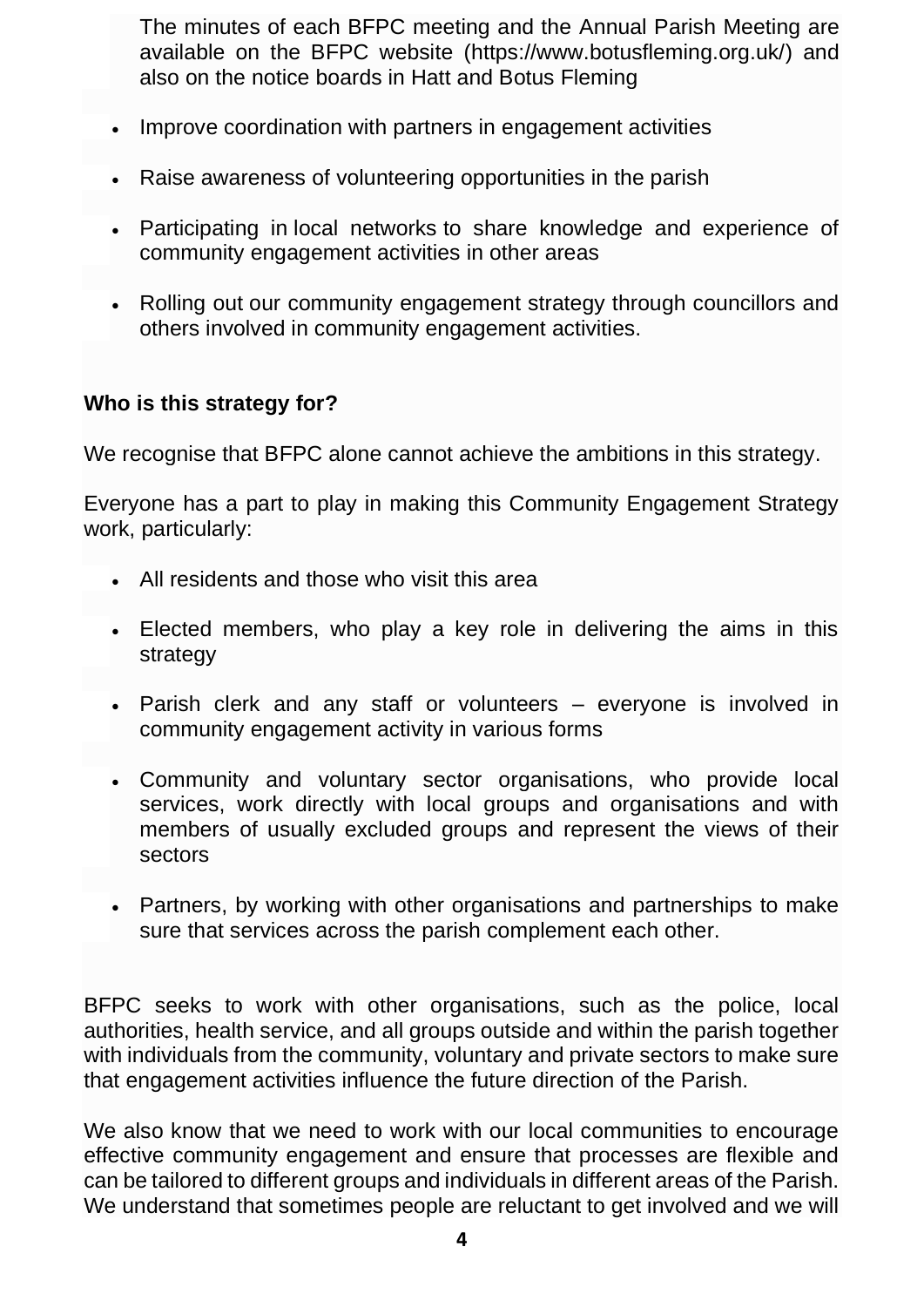work with other partners to ensure that community engagement is as straightforward as possible and targeted appropriately.

#### **What do we mean by community engagement?**

Community engagement can mean different things to different people, different communities and different services and situations.

BFPC has designed our Community Engagement Strategy to ensure that we can provide the most appropriate means for people and communities to be involved and give feedback.

The various means of community engagement are:

- Information supports all types of community engagement and keeps people informed about decisions, services and local events. Information is available from the Botus Fleming Parish Council website (https://www.botusfleming.org.uk/), Facebook page, parish notice boards and the annual Parish Council report and newsletter.
- Consultation can be used when there is a decision to make about something or when there are a number of choices about the details (e.g. purchase of the recreation field) by such means as online polls, questionnaires, newsletter feedback and open day meetings. Attending meetings **-** Parishioners are welcomed and encouraged to attend any parish council meeting, to put forward their concerns, suggestions or offer assistance within the 'Public Participation' section at the beginning of each meeting. Parishioners are also welcomed and encouraged to attend and take part in the Annual Parish Meeting. Parishioners can also put forward ideas and/or concerns at the monthly surgery.
- Comment Every resident, visitor or partner is welcome to put forward their thoughts, ideas, concerns, criticisms or worries by telephone, email, or letter through the Parish Clerk. All the necessary contact details are on the Parish Council's website https://www.botusfleming.org.uk/ and the clerk is available Monday to Friday from 8.30am to 10.30 am.

Every type of involvement is important in the community engagement process and different methods will be used depending on the activity and circumstances.

Sometimes it may be appropriate to inform or consult on some activities, while at other times we will seek to involve communities and individuals in much greater depth.

Our aim is to work towards devolved decision-making and supporting independent community initiatives wherever possible and to demonstrate where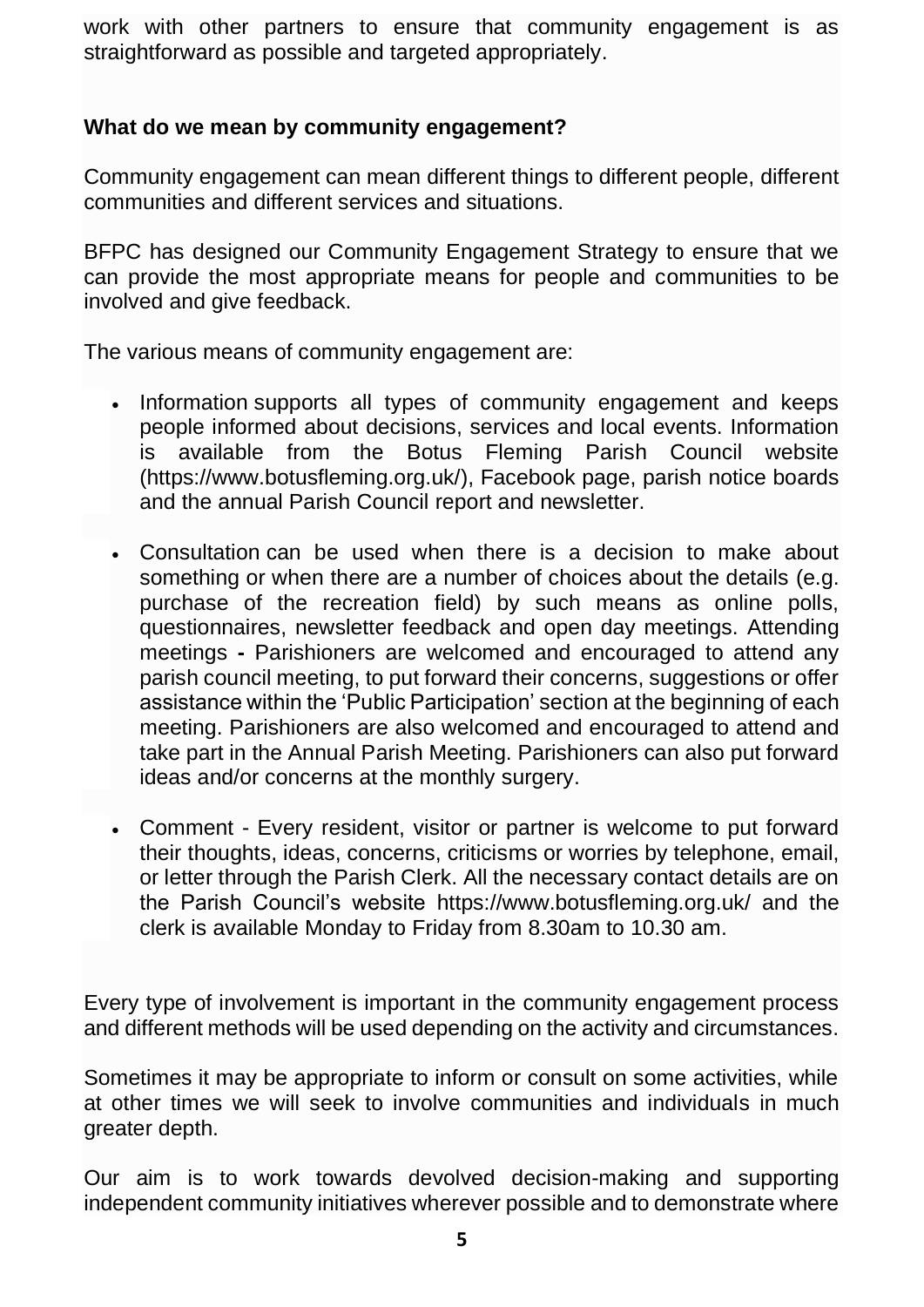this type of community engagement activity can make genuine improvements to services.

#### **What are our community engagement standards?**

In all of our engagement activities we will:

### **Co-ordination & Partnership**

- Coordinate community engagement activities, with the parish council and partners, to avoid duplication and 'consultation fatigue', caused by too much consultation and too little action and feedback
- Provide leadership, to ensure that community engagement influences services and plans

#### **Access & Inclusion**

- Ensure that we take into account particular needs and overcome any difficulties participants may have to enable them to participate
- Involve communities that are usually excluded
- Ensure that there is equal access to services, and that services meet the needs of all communities
- Ensure adherence to health and safety regulations

#### **Clarity of Purpose**

- Be open and honest about the aims of community engagement activity and what it hopes to achieve
- Ensure that community engagement activities are realistic and that expectations are not raised unnecessarily
- Have clear processes to feed back on community engagement activity and outcomes and give reasons if unable to deliver on expectations
- Ensure participants know what they are agreeing to take part in and how the information will be used

## **Confidentiality**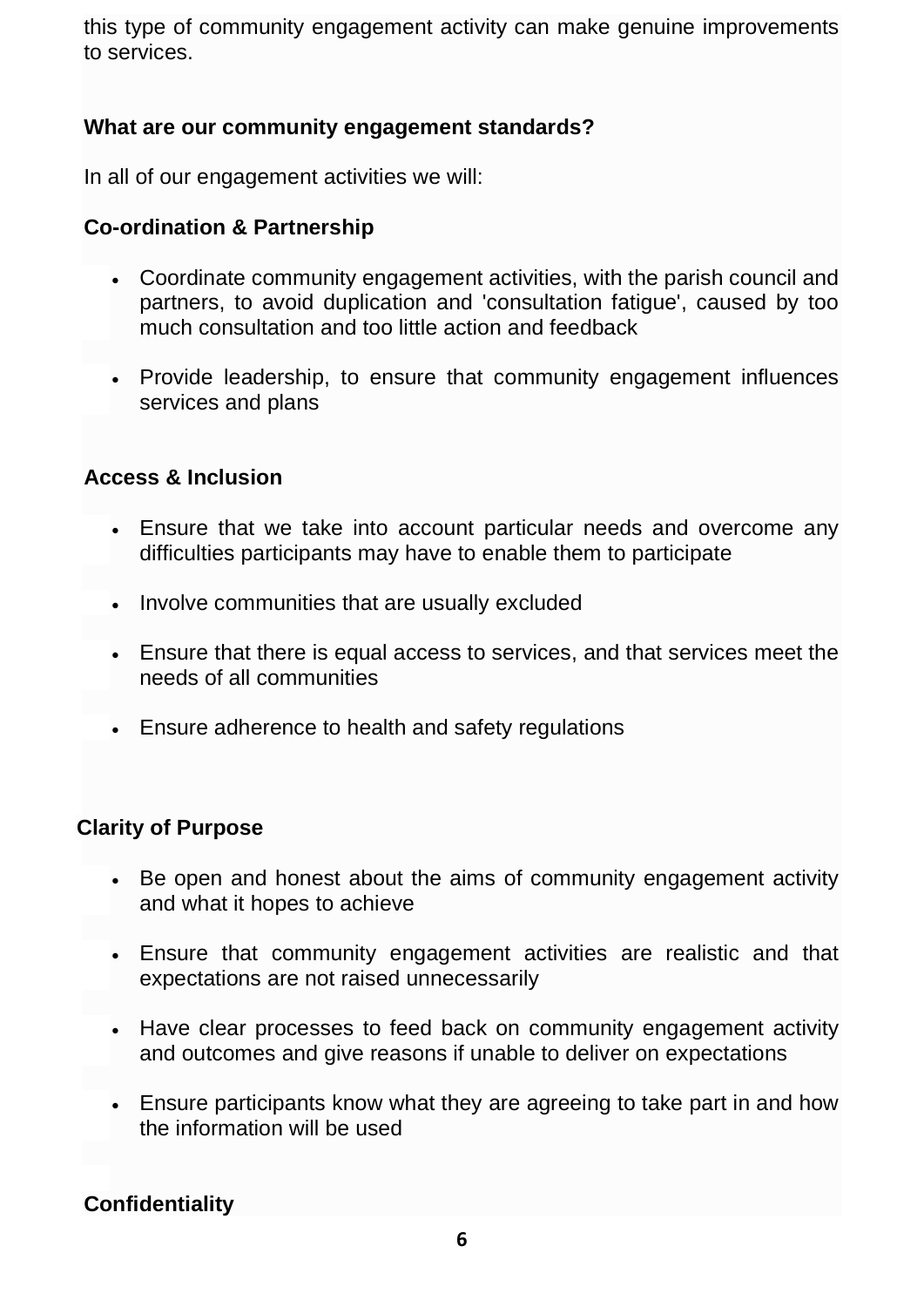• Ensure awareness of confidentiality issues in community engagement activities, with particular regard to the Freedom of Information Act (Confidentiality issues will be adhered to, within the constraints of legislation)

## **Integrity**

- Ensure that community engagement activities are voluntary, and that participants can withdraw at any time
- Ensure that information obtained from community engagement activities is honestly interpreted
- Ensure that the rights and dignity of all participants are respected at all times
- Respect the rights of participants to decide how much to reveal about themselves
- Give careful consideration to activities, information and questions to ensure that they do not offend, cause distress or embarrassment

## **Visibility**

- Ensure that those most directly affected by plans and decisions are aware of opportunities for community engagement
- Engage with key stakeholders and/or representative groups in advance of specific community engagement activities – to provide advance warning and to seek views on the most effective means of publicity

#### **How will we know if our strategy is working?**

It is important for us to know whether we are achieving our vision for this Community Engagement Strategy and we welcome any feedback and will openly and honestly consider such and feedback to any such communication.

This strategy will be reviewed annually and due consideration given to any amendments suggested or required.

#### **Who is responsible for this Community Engagement Strategy?**